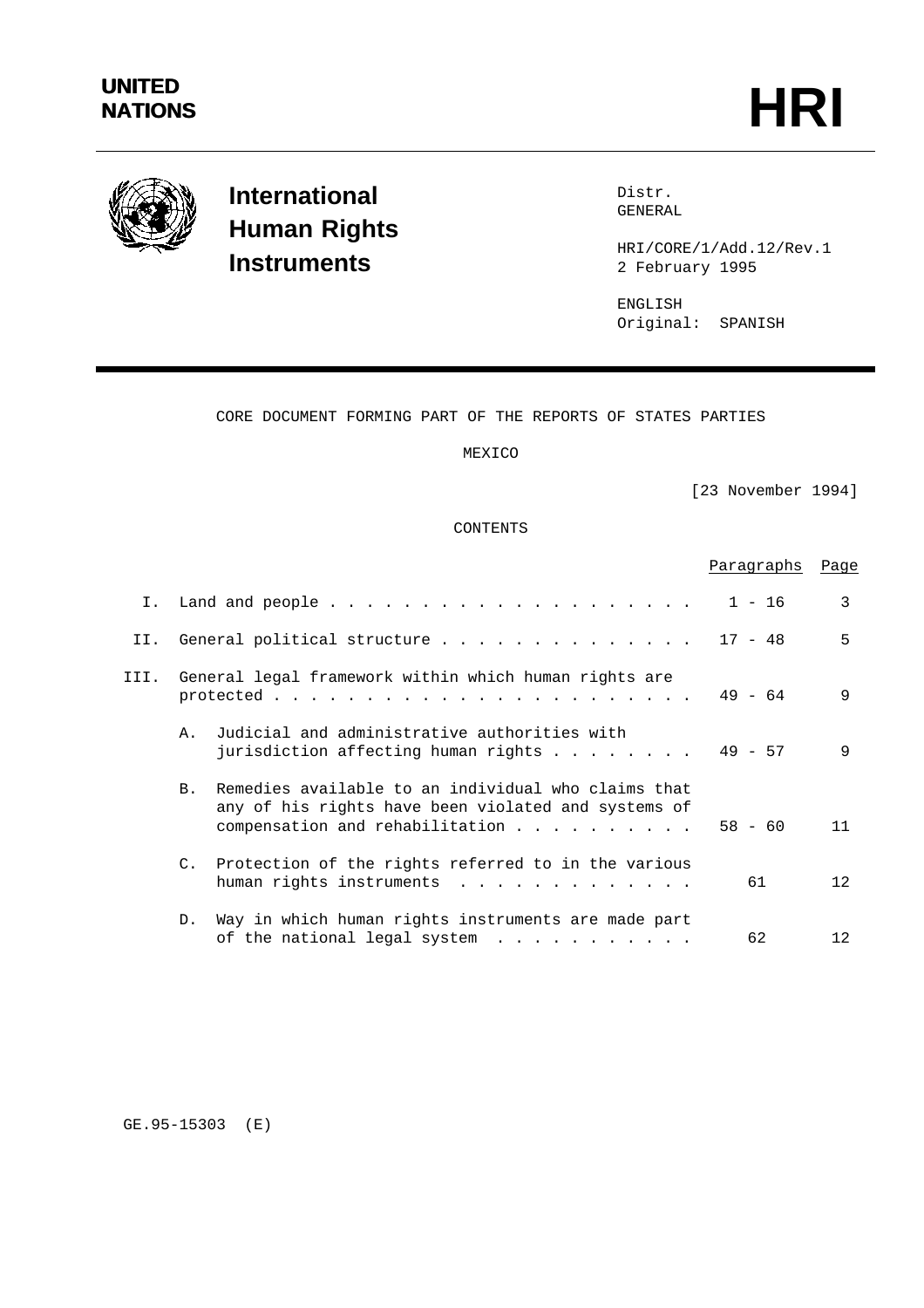# CONTENTS (continued)

# Paragraphs Page

| $E_{\rm{1}}$ . | Can the provisions of the human rights instruments<br>be invoked before, or directly enforced by, the<br>courts or administrative authorities, or must they<br>be transformed into internal laws or administrative<br>regulations in order to be enforced by the<br>authorities concerned?<br>63 | 12. |
|----------------|--------------------------------------------------------------------------------------------------------------------------------------------------------------------------------------------------------------------------------------------------------------------------------------------------|-----|
| $F_{\infty}$   | Institutions or national machinery with<br>responsibility for overseeing the implementation<br>of human rights<br>64                                                                                                                                                                             | 12. |
|                | IV. Information and publicity 65 - 73                                                                                                                                                                                                                                                            | 12. |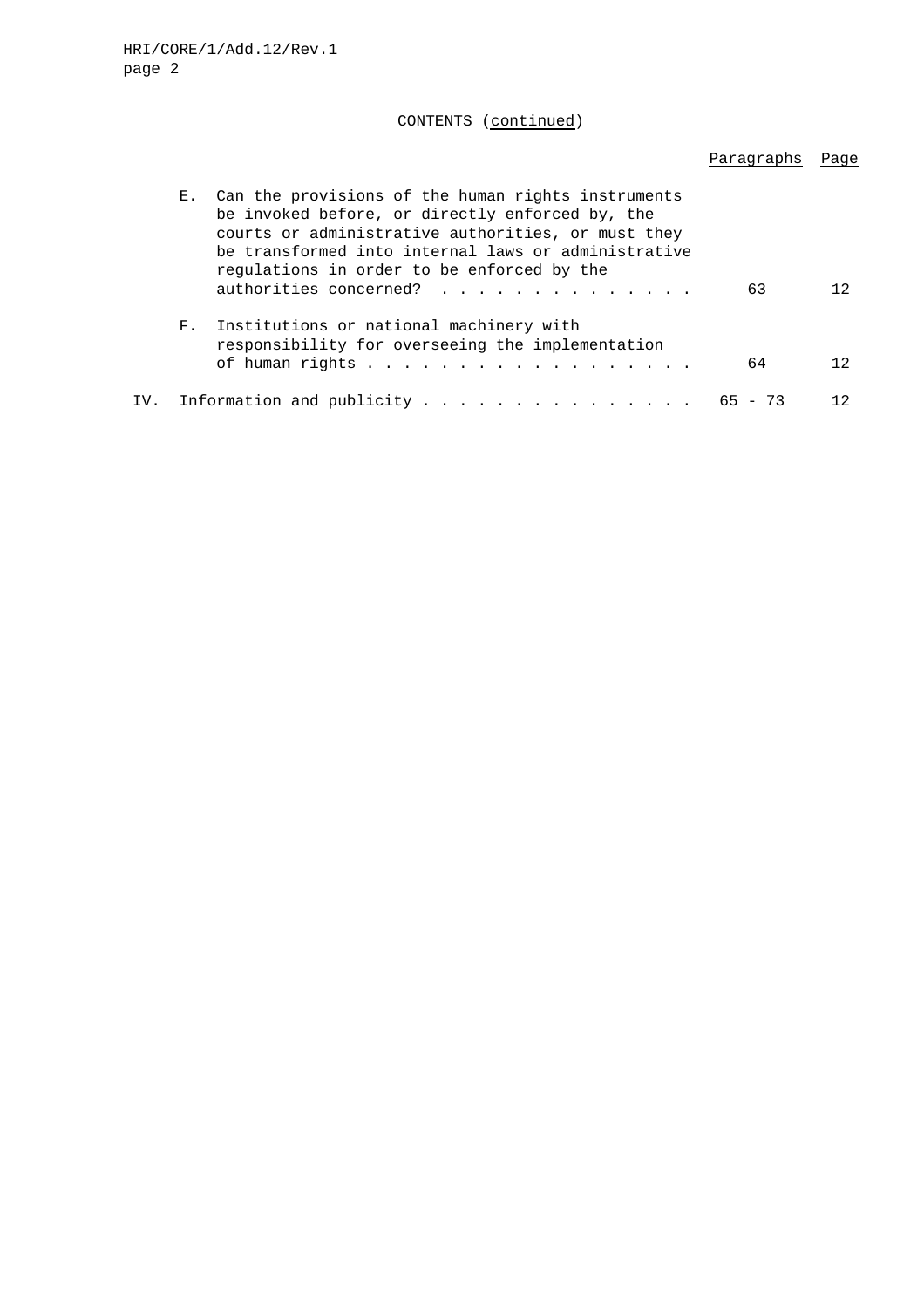#### I. LAND AND PEOPLE

1. According to the results of the eleventh general population and housing census, the population of Mexico is 81,140,922, 49.1 per cent of whom are male and 50.9 per cent female. On the basis of these figures, the population density is  $41.25$  inhabitants per  $km<sup>2</sup>$ .

2. Males aged under 15 account for 19.4 per cent of the population and females 18.9 per cent i.e. 38.3 per cent of the total. The male population aged over 65 represents 1.9 per cent and the female population 2.3 per cent, i.e. only 4.2 per cent of the total. The rest of the population, i.e. 7.5 per cent, is aged between 16 and 64.

3. The population growth rate declined gradually from 3.2 per cent in he period between 1950 and 1970 to 2.6 per cent in the last two decades, 1970-1990. It is expected that this downward trend will continue and that, by the last five years of the century, population growth will have dropped to 1.8 per cent. Consequently, it is estimated that, in the year 2000, Mexico's population will be slightly over 100 million.

4. In 1950, the life expectancy of a newborn Mexican was, given prevailing health conditions, 47 years. Nowadays, thanks to the benefits of the country's development, the generation of Mexicans born in 1990 may expect to live for approximately 70 years, 23 more than in 1950.

5. Both the crude death rate and infant and maternal mortality have declined and show a steady downward trend. According to the Ministry of Health, mortality levels have declined significantly as a result of Mexico's development. Infant mortality is a highly sensitive indicator and is closely linked to socio-economic factors. The infant mortality rate is 25 below the age of one year per thousand live births. The maternal mortality rate has fallen steadily. In the 1980s, it was below 10 per 10,000 live births. In 1980, the percentage was 9.5 and, by 1987, it had fallen to 5.5. The main causes of maternal mortality are: complications during labour, complications during pregnancy, abortion and complications during normal childbirth.

6. The fertility rate, based on the total number of children born live to women aged over 12, was an average of 2.5 children per woman in 1990.

7. The urban population is 57,959,791. The country has 2,586 towns which have 2,500 inhabitants or more and which make up only 1.7 per cent of the total number of towns, but which account for 71.3 per cent of the population. Mexico's main cities are Mexico City, with a population of 17 million; Guadalajara with 3.8 million; and Monterrey with 3.1 million. Almost one third of Mexico's population lives in these cities. The 1990 census also identified 154,016 rural towns with fewer than 2,500 inhabitants, representing 98.3 per cent of the total number of towns and only 28.7 per cent of the population or 23,289,924 persons.

8. The economically active population is composed of 24,063,283 persons aged 12 and over, i.e. 43 per cent of that age group. Mexico's labour force has been increasing at an average annual rate of 1.6 per cent. The primary sector occupies 22.6 per cent of the employed population, the secondary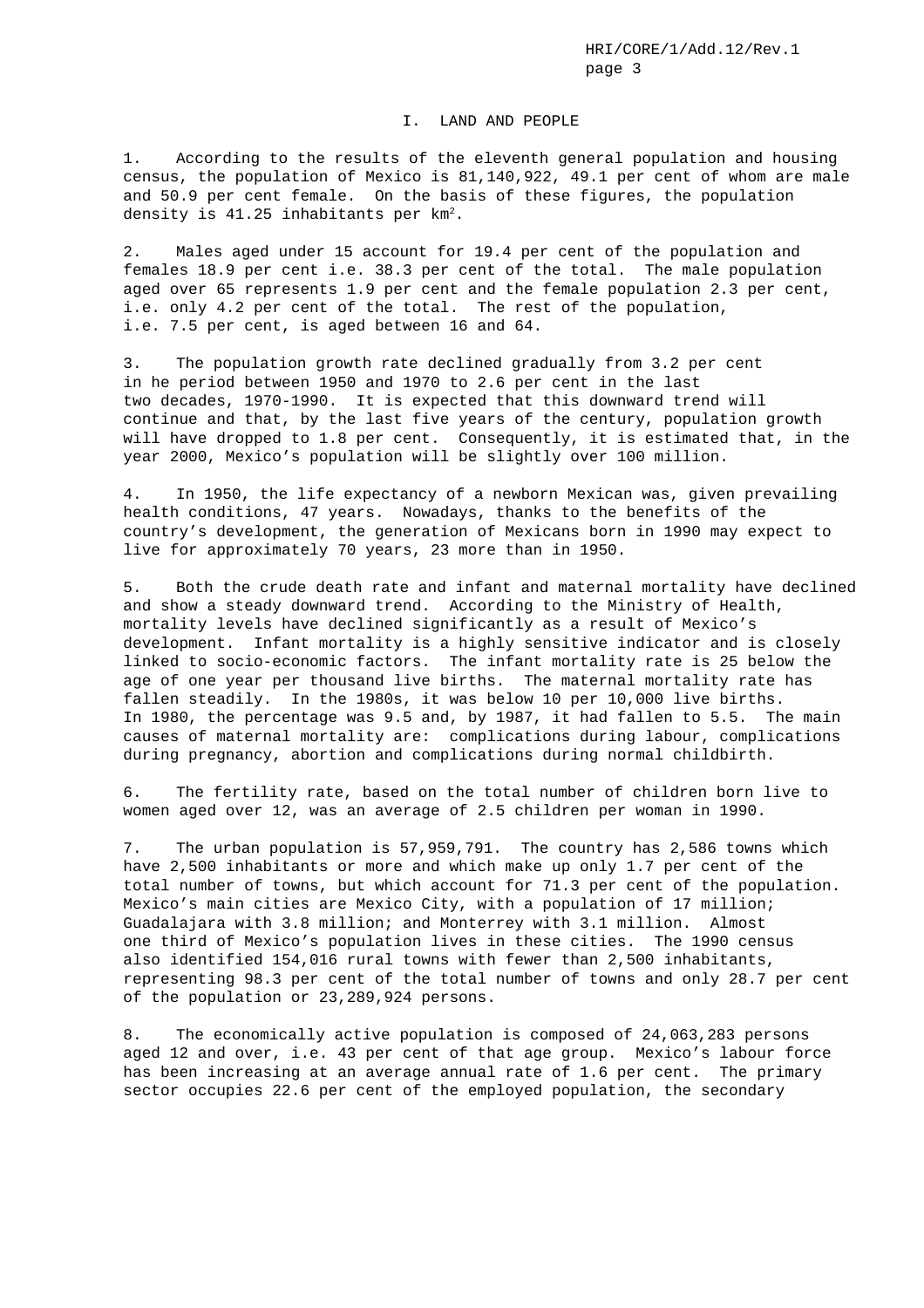HRI/CORE/1/Add.12/Rev.1 page 4

sector 27.9 per cent and the tertiary sector 46.1 per cent. The predominance of young people in the population pyramid is reflected in the structure of the labour force.

9. According to the 1990 census, employment increased slightly in comparison with 1970, from 96.2 per cent to 97.3 per cent. The annual unemployment rate was 2.8 per cent and, until the first half of 1991, 2.5 per cent. Unemployment was higher among women than among men, the percentages being 2.9 per cent and 2.5 per cent.

10. In 1989 for the third consecutive year, Mexico's economy showed an increase in production. Gross domestic product (GDP) rose by 3.9 per cent in 1990 to a total of 5,236.3 billion pesos. In 1991, GDP increased by 3.6 per cent. In addition, per capita income rose by 2 per cent over 1990, to approximately \$2,500 per year.

11. Despite Mexico's efforts inflation remained high throughout the 1980s, reaching 159 per cent in 1987. In December 1987, the Government introduced the economic solidarity agreement (now called the stability and economic growth agreement) which combines restrictive and monetarist policies, the liberalization of trade and a price and wage agreement between the Government, workers and entrepreneurs and reduced inflation to 29.9 per cent in 1990 and to 19.9 per cent in 1991.

12. There was a change in development financing. Mexico contracted less external debt and obtained better terms from its international creditors for the existing debt. As a result, external debt fell from \$107.5 billion in December 1987 to \$67.5 billion on 31 December 1991.

13. One of the main elements of the strategy to bring about and consolidate the structural change in the economy was the renegotiation of the external debt, which was completed on 4 February 1990. The agreement made it possible to reduce the transfer of resources abroad, considerably to improve public finances and the balance of payments and to encourage productive investment and domestic saving. It also led to a favourable change in the conduct of the participants in the country's economic and financial activity.

14. According to the 1990 census, 87.1 per cent of the Mexican population between the ages of 6 and 14 is literate; if children aged under 8 are excluded, the figure is over 90 per cent. Literacy rates for the two sexes are similar, although they are slightly higher for women than for men. Since 1970, illiteracy has declined considerably in Mexico. In 1970, the illiteracy rate was 25.8 per cent, as against 12.4 per cent in 1990 (9.6 per cent of men and 15 per cent of women).

15. The official language in Mexico is Spanish. However, the 1990 census showed that 7.5 per cent of the population aged over 5 spoke an indigenous language. Of this figure, 80.2 per cent also speak Spanish and only 15.8 per cent are monolingual. The predominant indigenous language is Nahuatl (22.7 per cent), followed by Maya (13.5 per cent), Mixtec (7.3 per cent), Zapotec (7.2 per cent) and Otomí (5.3 per cent). The rest of the more than 40 other indigenous languages spoken in Mexico account for fewer than 5 per cent.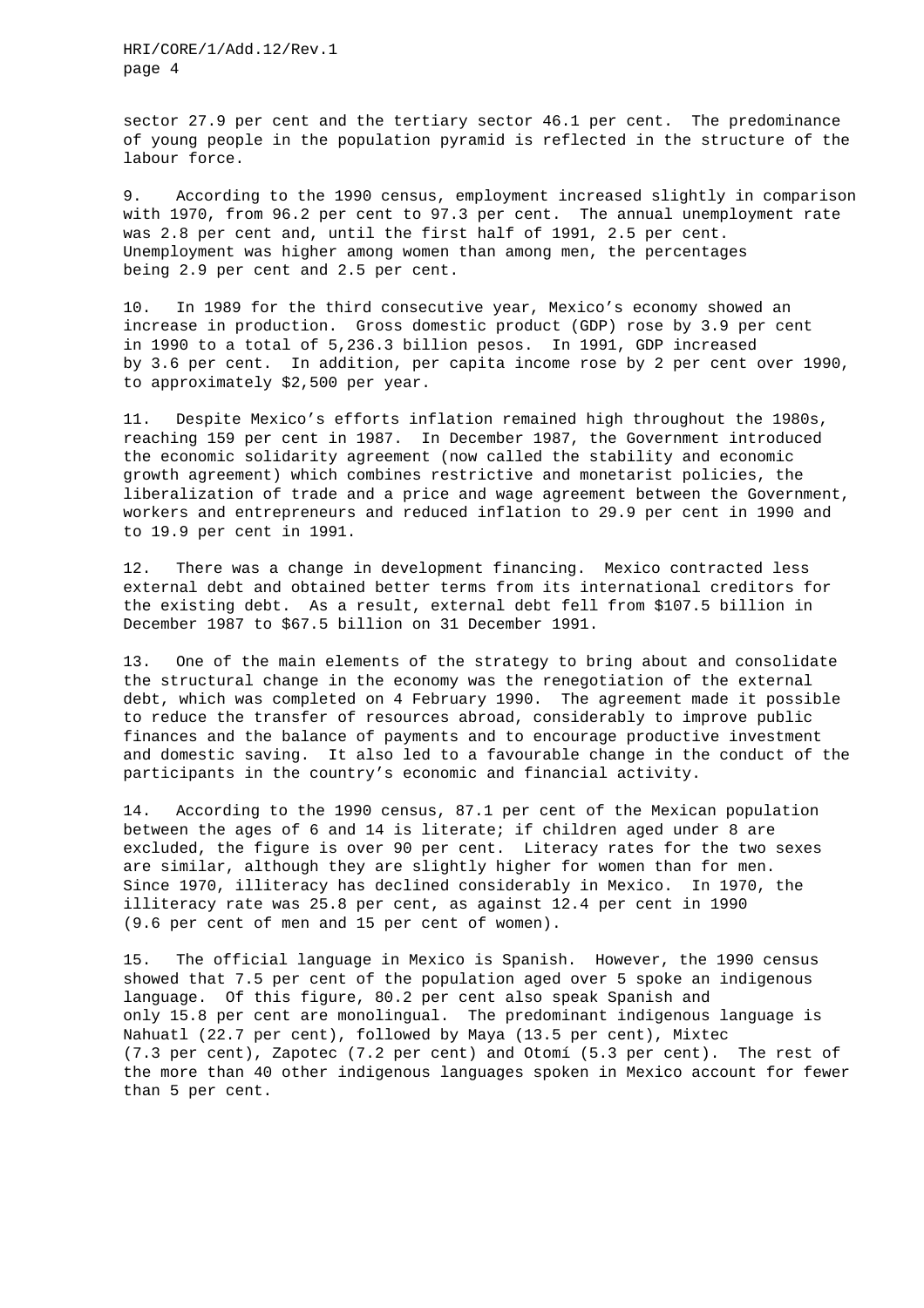16. As far as religion is concerned, the results of the 1990 census show that the majority of Mexico's population is Catholic, which is the religion indicated by 89.7 per cent of respondents; 4.9 per cent said that they are Protestant, while 1.5 per cent have other religions, including Judaism, and 3.9 per cent said that they had no religion or did not say which one. Differences between the sexes in respect of religion are slight: 89.3 per cent of men and 90 per cent of women are Catholic; 4.7 per cent of men and 5.1 per cent of women are Protestant; and 1.5 per cent of men and 1.6 per cent of women are Jewish or have other religions.

#### II. GENERAL POLITICAL STRUCTURE

17. The Constitution of the United Mexican States provides that the country is a representative, democratic and federal republic composed of 31 States and a Federal District where the Federal Government is located. Power is exercised through the legislative, executive and judicial branches.

18. The President of the Republic heads the executive branch of Government and is elected by direct popular suffrage for a non-renewable six-year term. For the performance of administrative functions, the executive branch has 17 ministries.

19. Legislative power is vested in the Congress, which is divided into two chambers. The Chamber of Deputies has 500 members who are elected for a three-year term and may not be elected for two consecutive terms. As regards the membership and with the aim of achieving greater balance in the Chamber so as to reconcile the criteria of representativeness, pluralism and efficiency, the rules for such membership were amended in 1993. The amendments increased the number of seats in the Chamber of Deputies reserved for the minority parties through the establishment of a ceiling of 300 to 315 deputies for the party with the majority of votes. In any event, the parliamentary representation of all the minority forces cannot be less than 185 seats.

20. The Senate has 64 members, 2 for each State and the Federal District. Senators are elected for a six-year period and may not be elected for two consecutive terms. The size and composition of the Senate, and the rules concerning the membership, have been modified, the size of the membership being doubled from the previous 64 seats to a current figure of 128 seats. Each of the 32 entities of the Federation will be represented by 4 senators. Of these, three will be elected according to the principle of relative majority while the remaining Senate seat will be allotted to the party which was runner-up in the voters' preferences.

21. The 21-member Supreme Court heads the judicial branch of Government.

22. The 31 States that make up the Republic are free, sovereign and autonomous. Each one has its own Constitution and the same division of power as the national Government. The States are divided into municipalities, which are governed by municipal councils. Mexico City is governed by the Head of the Federal District Department, who is appointed by the President, and has an Assembly of Representatives with 66 members elected by direct suffrage.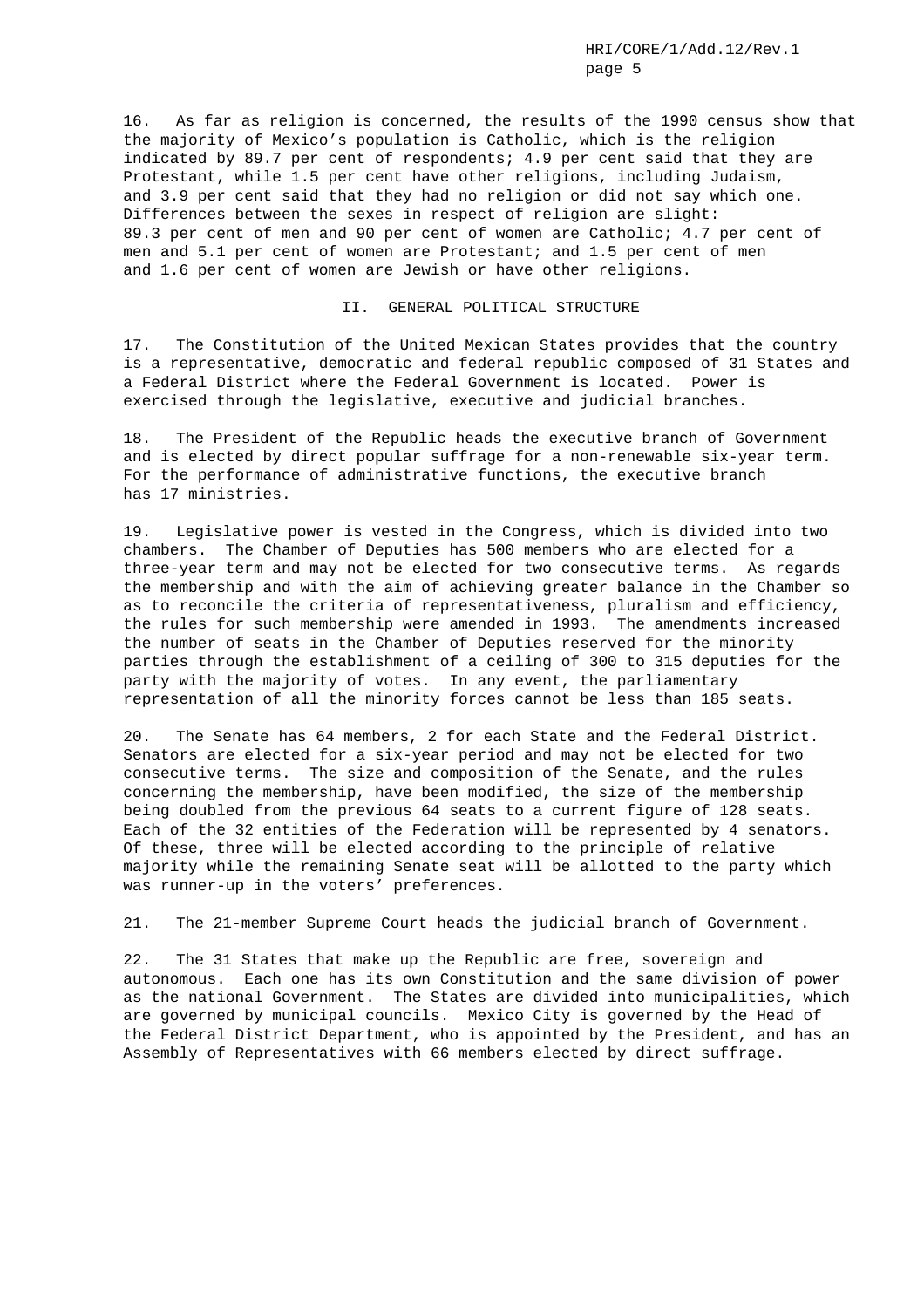HRI/CORE/1/Add.12/Rev.1 page 6

23. Mexico has a wide range of political parties that reflect the different ideologies in the country. They are all legally registered and have to obtain at least 1.5 per cent of the total number of votes in order to continue to be registered. At present, six political parties are fully registered in Mexico: the Partido Revolucionario Institucional (PRI), the Partido Acción Nacional (PAN), the Partido Popular Socialista (PPS), the Partido Auténtico de la Revolución Mexicana (PARM), the Partido del Frente Cardenista de Reconstrucción Nacional (PFCRN) and the Partido de la Revolución Democrática (PRD). In recent years, the following parties have been established and registered conditionally because they have not obtained at least 1.5 per cent of the national vote in the elections in which they took part: the Partido Revolucionario de los Trabajadores, the Partido del Trabajo, the Partido Verde Ecologista Mexicano and the Partido Demócrata Mexicano.

#### Historical overview

24. The territory of what is now Mexico has been inhabited for at least 11,000 years. Centuries ago, it was part of the region known as Mesoamerica, where major civilizations such as the Olmec, Maya, Zapotec and Aztec developed as from the third century A.D.

25. The colonial period began with the Spanish conquest, which started in early 1519 with the explorations carried out by Hernán Cortés and the establishment of Villa Rica de la Vera Cruz, the first European settlement in Mexico. Physical conquest was followed by spiritual conquest and the religious conversion to Christianity meant combating the age-old polytheistic beliefs of the indigenous civilizations.

26. The viceroyalty was founded when Antonio de Mendoza, the first representative of the Spanish monarch, was sent to Mexico in 1535. When the Bourbons acceded to the Spanish throne, a new territorial and administrative division of intendancies and mayoralties was introduced for the purpose of bringing the viceroyalty under tighter control, but it also helped to increase unrest.

27. In the first few years of the nineteenth century, Napoleon's invasion of Spain encouraged the start of the struggle for independence. Once the struggle for political independence began, demands for social change were also made. After 10 years of fighting, independence was achieved only as a result of the agreement between Creoles and insurgents brought about in 1821 by Agustín de Iturbide, who proclaimed himself emperor one year later and was then overthrown by a military revolt in 1823.

28. The Republic was founded in January 1824. The federalist Constitution was promulgated in October and Guadalupe Victoria became President of Mexico. The decades to come were nevertheless a time of political infighting among the different factions. The federalists and liberals on one side and the centralists and conservatives on the other took power in a succession of coups d'état, thus preventing any overall Government policy from being fully implemented. This domestic situation, which was typical of a State in the making, was aggravated by foreign aggression: attempted reconquest, loss of territory, European intervention and invasion by the United States.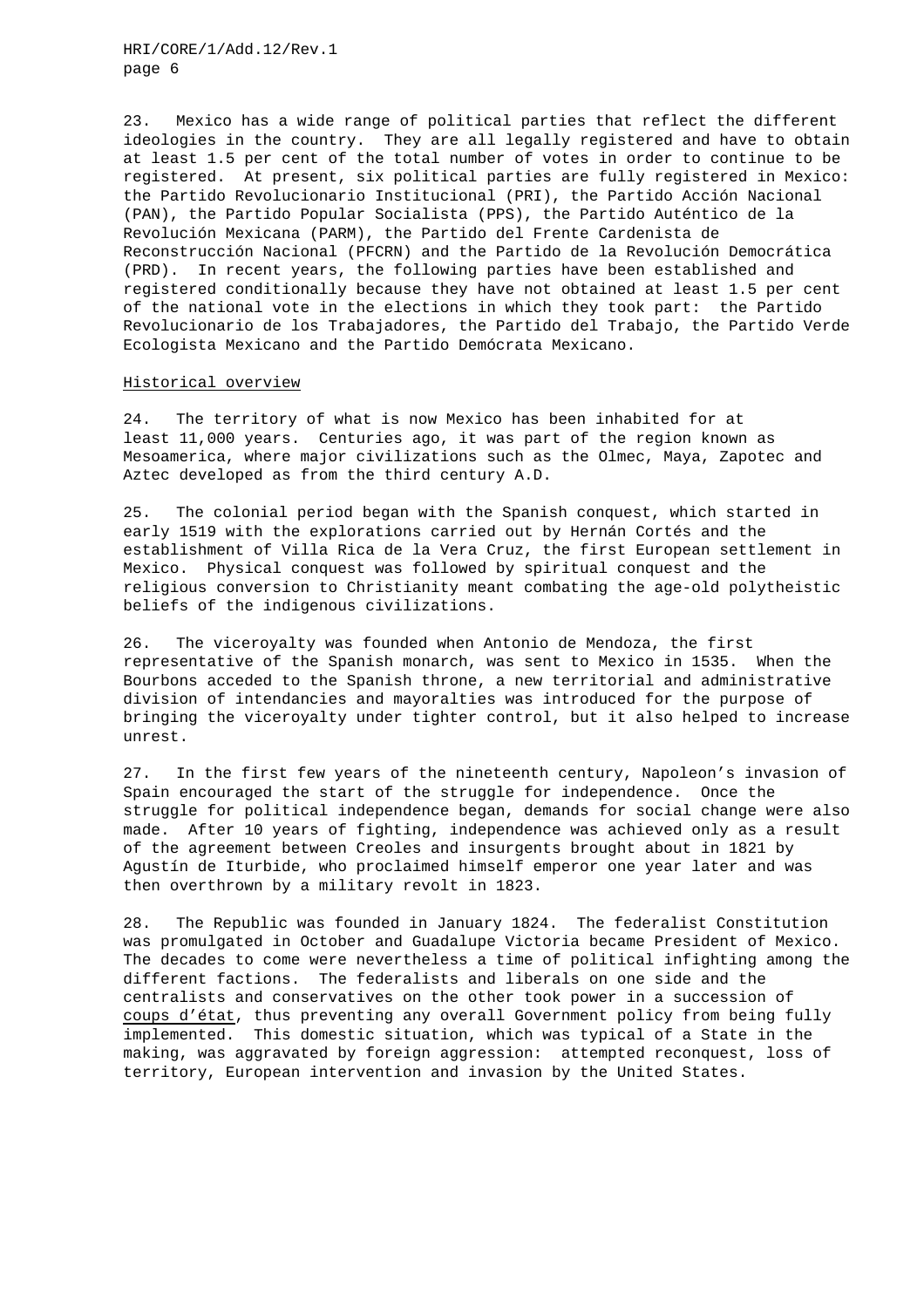29. Domestic unrest was accompanied by the Indian war in Yucatán in 1847. However, the bloodiest civil war Mexico experienced following its independence was the Reform, which lasted three years and affected the entire country. It was the culmination of the fight between the conservatives and the liberals. War broke out with the promulgation of the 1857 Constitution, which provided implicitly for freedom of worship and empowered the Government to enact legislation relating to religion. In 1860, the liberals came out the winners, but the conservatives stayed on a war footing and gave their support to French intervention to establish an empire under Maximilian of Habsburg.

30. In 1863, the French army occupied the country's capital, where Maximilian founded the Second Empire in 1864 with the support of Napoleon III. Neither the empire nor the invaders ever successfully completed their occupation of the national territory and, in 1866, the withdrawal of the invading troops was immediately followed by the defeat of the imperial forces and the capture and execution by firing squad of Maximilian and the conservative generals Miramón and Mejía in July 1867.

31. With the triumph of the Republic, the country was consolidated as a nation and entered a period of stability with the implementation of the liberal programme. In 1876, Porfirio Díaz became president by means of a coup d'état and held power, except for the period between 1880 and 1884, until 1911. During this time, the country's economy grew considerably, but huge estates and enormous dispossessed rural masses also came into being.

32. Díaz's long period in power, the absence of democracy and the exploitation and impoverishment of large sectors of rural and urban society gave rise to considerable popular unrest which ended in the world's first social revolution this century. Díaz stepped down in 1911 and left the country. The acting president, Francisco León de la Barra, called elections that were won by Madero, who took office on 6 November 1911.

33. The Madero regime's foundations were undermined by various plots and he was assassinated in 1913. After the military coup, Victoriano Huerta took over the office of president. The revolutionary leaders who had collaborated in the overthrow of Porfirio Díaz again took up arms and set in motion a movement of unprecedented proportions.

34. The leader of the Constitutionalist Army, Venustiano Carranza, undertook to pacify the country. To that end, he convened a constituent congress which drafted and promulgated the new Constitution on 5 February 1917. The Constitution contained what were then pioneering social measures and provided a framework for action by the Governments that came after Carranza's.

35. In 1929, Plutarco Elías Calles proposed that a political body should be set up to centralize all political initiatives by military and civilian leaders and make it possible to consolidate peace and usher in a period of national reconciliation. The proposal led to the establishment of the Partido Nacional Revolucionario, which became the Partido de la Revolucíon Mexicana in 1938 and the Partido Revolucionario Institucional in 1946.

36. There were nine Governments in the period that followed. Lázaro Cárdenas (1934-1940) ordered the expropriation of the petroleum industry for the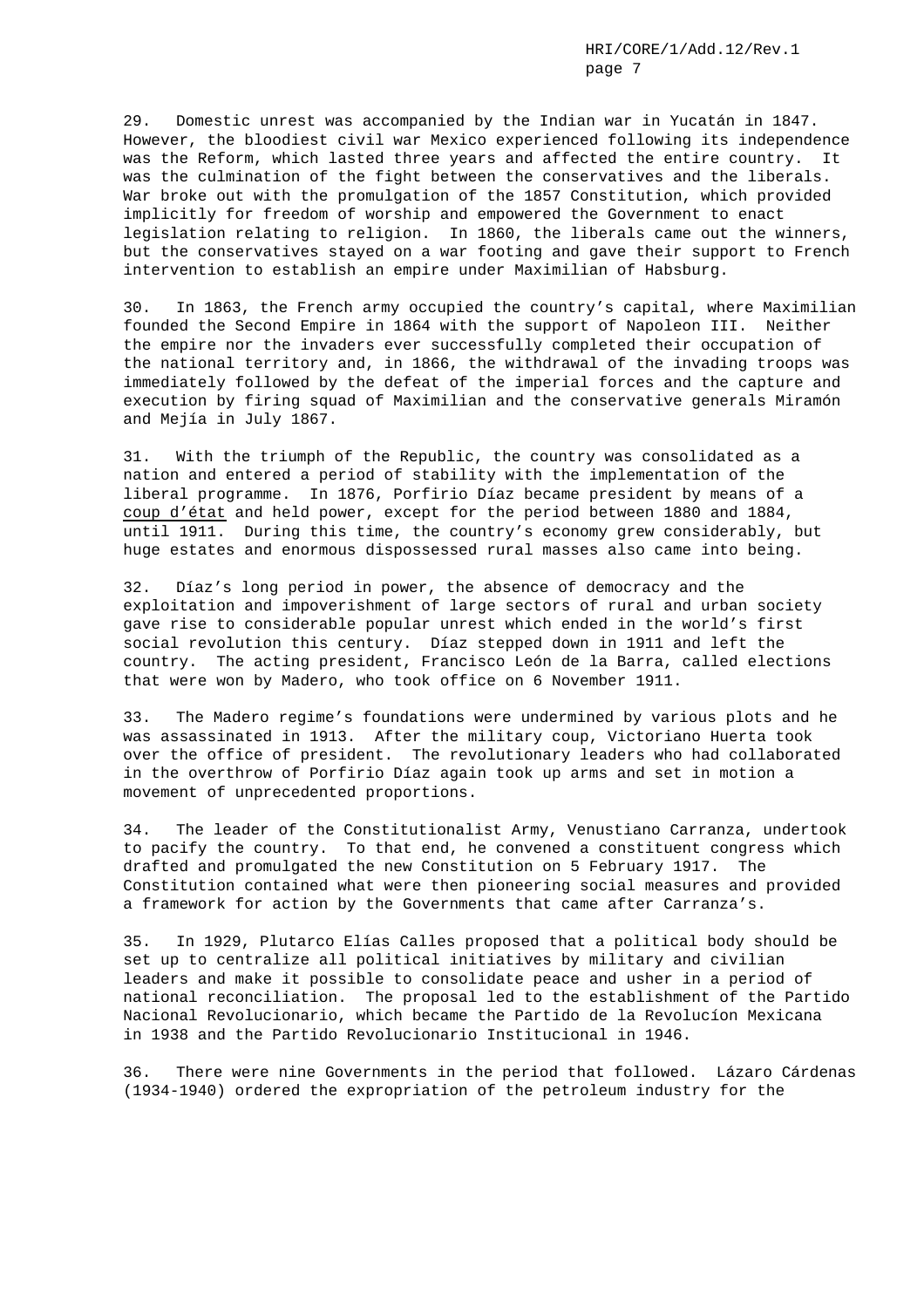HRI/CORE/1/Add.12/Rev.1 page 8

benefit of the nation; he also encouraged the establishment of worker and peasant groups which are still pillars of popular support for the Government.

37. President Manuel Avila Camacho (1940-1946) adopted a policy of national unity and rejection of national socialism which led to the declaration of war on the Axis powers during the Second World War.

38. The Government of Miguel Alemán Valdés (1946-1952) intensified the process of industrialization and the building of the infrastructure needed to modernize the country. Adolfo Ruíz Cortines (1952-1958) resolutely pursued the same policy and one of his Government's main achievements was its recognition of the right of women to vote.

39. Under the administration of Adolfo López Mateos (1958-1964), the electric power industry was nationalized and an outward-looking foreign policy was adopted to establish closer links with all the countries in the world.

40. Under Gustavo Díaz Ordaz (1964-1970), the construction of a highly developed communications and transport network continued and private enterprise was given every encouragement.

41. The "shared development" model was introduced during the term of office of Luis Echeverría Alvarez (1970-1976). The period was also characterized by intense international activity in connection with foreign policy.

42. The discovery and exploitation of major oilfields enabled President José Lòpez Portillo (1976-1982) to develop the Mexican economy. The subsequent drop in energy prices and the resulting world crisis also affected Mexico and brought about a sharp increase in its external debt.

43. Consequently, President Miguel de la Madrid (1982-1988) introduced an austerity plan to tackle economic problems through the Short-Term Economic Restructuring Programme and the National Development Plan. Other serious problems, such as the aftermath of the 1985 earthquakes, also had to be dealt with. However, there was no uncontrollable social unrest; the new mechanisms set up by the Government and the political reforms it brought about allowed for greater pluralism.

44. Carlos Salinas de Gortari became President in 1988 with a political platform aimed at modernizing the country and fully integrating it into the new international setting, both economically and politically. The programme hinges on the implementation of a modern policy, the decentralization of Mexican society and the liberalization of the economy to make the country more competitive. Three years into the programme, it is clear that major strides have been made in the economic sphere now that inflation has been checked and measures have been taken to boost non-petroleum exports. Enormous efforts have also been made to open up new markets and obtain better international terms for products of developing countries.

45. Mexico's foreign policy is based on principles which are rooted in its history and reflected in the provisions of its Constitution: self-determination of peoples, non-intervention, peaceful settlement of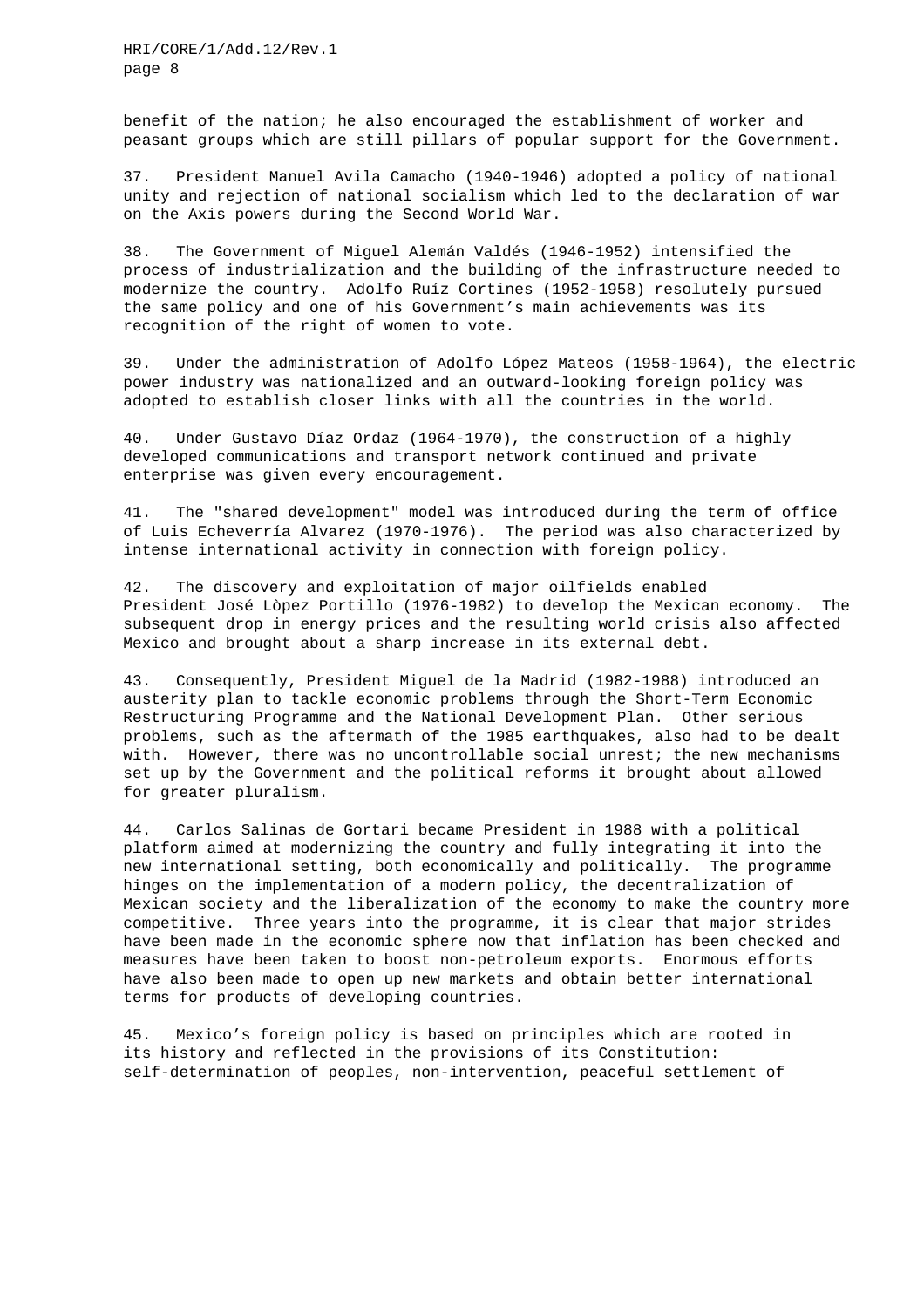disputes, legal equality of States, international cooperation, prohibition of the threat or use of force and action to achieve world peace and security.

46. Mexico's international practice also includes other principles, which are shared by the overwhelming majority of nations and which are essential for the smooth functioning of relations among the members of the international community: sovereignty over natural resources, the right of asylum, international economic justice, the protection of human rights, respect for ideological pluralism, a democratic approach to decision-making in the international community and Latin American solidarity.

47. On the basis of these principles and precepts, Mexico has endeavoured to maintain good relations with all countries in the world. Its present foreign policy is characterized by its clear-cut objective of diversification to enable it to establish closer ties with all parts of the world, without restricting itself to any one of them and without any exclusive commitment to any bloc or common market. The aim of this international policy is to promote Mexico's interests throughout the world and to glean elements from other countries which Mexicans regard as important for playing an active role in the modern-day international community.

48. Mexico has thus established closer ties with Latin America, North America and the countries of Europe with which it has a common culture and traditions. It has also tried to establish closer relations with the Pacific region and the rest of Europe. In addition, it has appointed two roving ambassadors, one for Africa and one for the Caribbean, who will take part in the work of creating links with these two important regions.

#### III. GENERAL LEGAL FRAMEWORK WITHIN WHICH HUMAN RIGHTS ARE PROTECTED

## A. Judicial and administrative authorities with jurisdiction affecting human rights

49. The federal judiciary is composed of the Supreme Court of Justice, the collegiate and unipersonal circuit courts, the district courts, the Office of the Attorney-General of the Republic, the Office of the Government Procurator of the Federal District, the Office of the Government Procurator of the States of the Republic and the Public Prosecutor's Office.

50. One of the basic objectives pursued by President Carlos Salinas de Gortari has been the strengthening of democracy in the country and maintenance of the rule of law. The fundamental rights, embodied in the Constitution and in the legal norms in force, of all persons, whether Mexican or alien who are living in or transiting through the country, are guaranteed. To guarantee these rights, the Mexican legal system has institutions and procedures for ensuring their full and complete enjoyment. Mexico possesses both the political will and the legal machinery for guaranteeing human rights.

51. The President of the Republic has repeatedly affirmed that his Government will not cover up abuses, lapses or excesses committed by anyone who ignores his or her responsibility as a civil servant, and that he will not defend private interests that attempt to place themselves above the rule of law. In order to give the highest priority to individual and collective guarantees,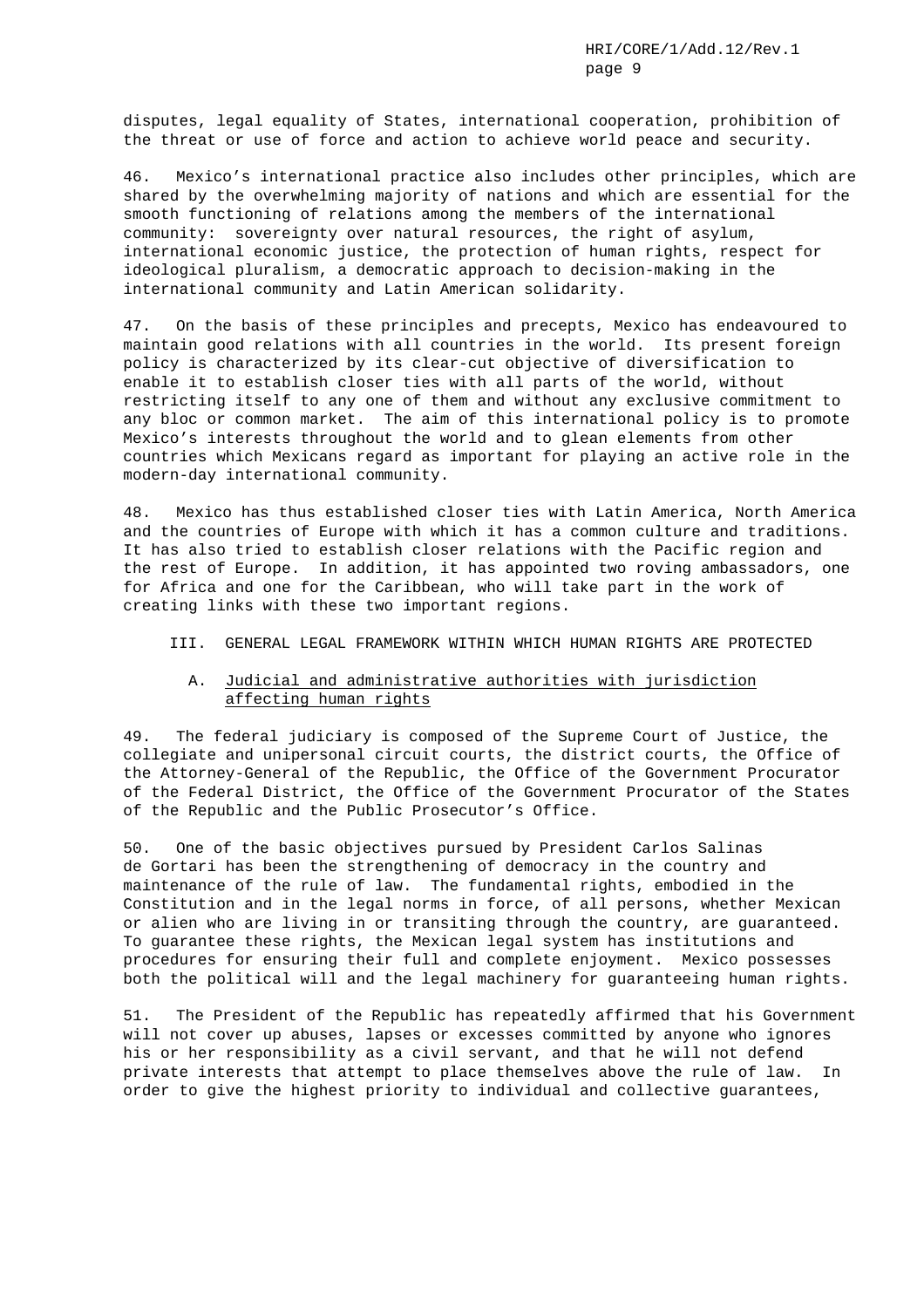the President established a new mechanism for the defence of human rights: by a decree of 6 June 1990 he set up the National Human Rights Commission.

52. The National Human Rights Commission (CNDH) is the main administrative body responsible for proposing and ensuring compliance with the national policy of respect for and protection of human rights. To this end, it implements preventive, remedial and coordination measures to safeguard the human rights of Mexicans and of foreigners in Mexican territory; in the latter case, it acts in coordination with the Ministry of Foreign Affairs.

53. Combined with the above, in January 1992 an important addition was made to article 102 of the General Constitution of the Republic, whereby the National Human Rights Commission was elevated to constitutional rank. As a result, the Commission's legal statute was restructured so as to reaffirm its ombudsman-like character, strengthen its principles of autonomy and independence, refine and enrich its procedures for handling and settling complaints, establish an entire non-judicial system for the protection of human rights at the federal level and specify its relationship with the 32 human rights commissions corresponding to federal entities and the Federal District which were set up subsequently.

54. With the entry into force of the National Human Rights Commission Organization Act of 30 June 1992 and its internal rules of procedure on 12 December 1992, following four years of work the Commission has succeeded in establishing itself in the Mexican legal order through its constitutional backing, legislative development and precise rules.

55. CNDH has a Board made up of nationally respected figures representing the plurality and diversity of Mexican society. It is consequently a representative body of indisputable moral quality.

56. The Commission's terms of reference and mandate are well defined, consisting of the Constitution, the national policies in the field of human rights, the relevant legislation, the international treaties and agreements Mexico has signed and the presidential decree establishing the Commission, which provides for its organization and clearly defines its competence, so that there is no duplication with existing bodies or organs. This initiated a new stage in the defence of human rights in Mexico.

57. The new political, economic and social conditions in Mexico have led to a systematic reform of the country's criminal law aimed at ensuring full protection of human rights. A number of amendments to the penal codes in force in Mexico that have been approved by the Congress of the Union constitute a major step forward in reforming the Mexican judicial system with a view to improving it and preserving human rights and civil rights in general. Attention should also be drawn to the important reform of article 4 of the Constitution in 1992: a first paragraph relating to indigenous communities was added to that provision, recognizing the pluricultural composition of Mexican society that was originally based on indigenous peoples. Fuller reference will be made to this matter in another part of the present document.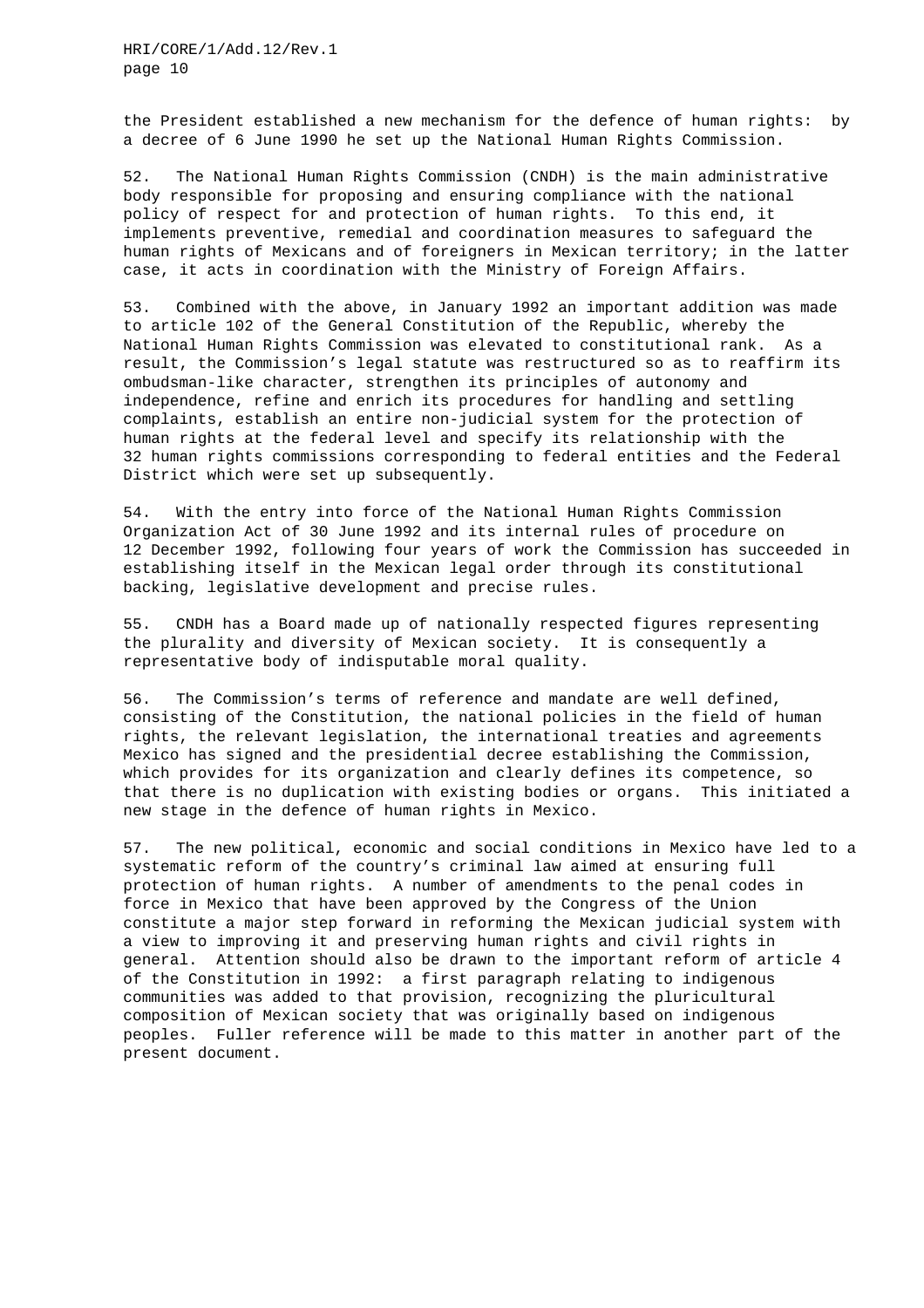# B. Remedies available to an individual who claims that any of his rights have been violated and systems of compensation and rehabilitation

58. The Constitution of the United Mexican States protects all human rights (individual guarantees) and the legislation regulating the relevant articles guarantees such protection. The legislation also offers a variety of remedies and procedures to ensure full protection of human rights.

59. If an individual alleges that his human rights have been violated, he must appeal to the appropriate authority for the appropriate remedies: in criminal cases, the appropriate remedies are reconsideration, complaint for refusal of leave to appeal and amparo; and in civil cases, reconsideration, appeal, special appeal, complaint, judicial liability and amparo. The complainant may also appeal to CNDH, which will provide him with advice on the legal measures available to him and on how to use them or, if all legal remedies have been exhausted, it will investigate the case and make a recommendation.

60. When the investigation leads to the identification of the offender, compensation may be claimed. For example, article 10 of the Federal Act for the Prevention and Punishment of Torture reads:

"A person who commits any of the offences covered by this Act shall be liable for the legal, medical, funeral, rehabilitation and any other expenses incurred by the victim or his relatives as a result of the offence. He shall also be required to make good the damage and to provide compensation for the loss or injury suffered by the victim or his economic dependants, in the following cases:

- I. Loss of life;
- II. Impairment of health;
- III. Loss of freedom;
	- IV. Loss of income;
	- V. Incapacity for work;
- VI. Loss of or damage to property;
- VII. Defamation of character.

In determining the corresponding amounts, the judge shall take account of the extent of the damage.

Under article 32, section VI, of the Penal Code for the Federal District in respect of ordinary law and for the Republic as a whole in respect of federal law, the State shall bear subsidiary liability for making good the damage."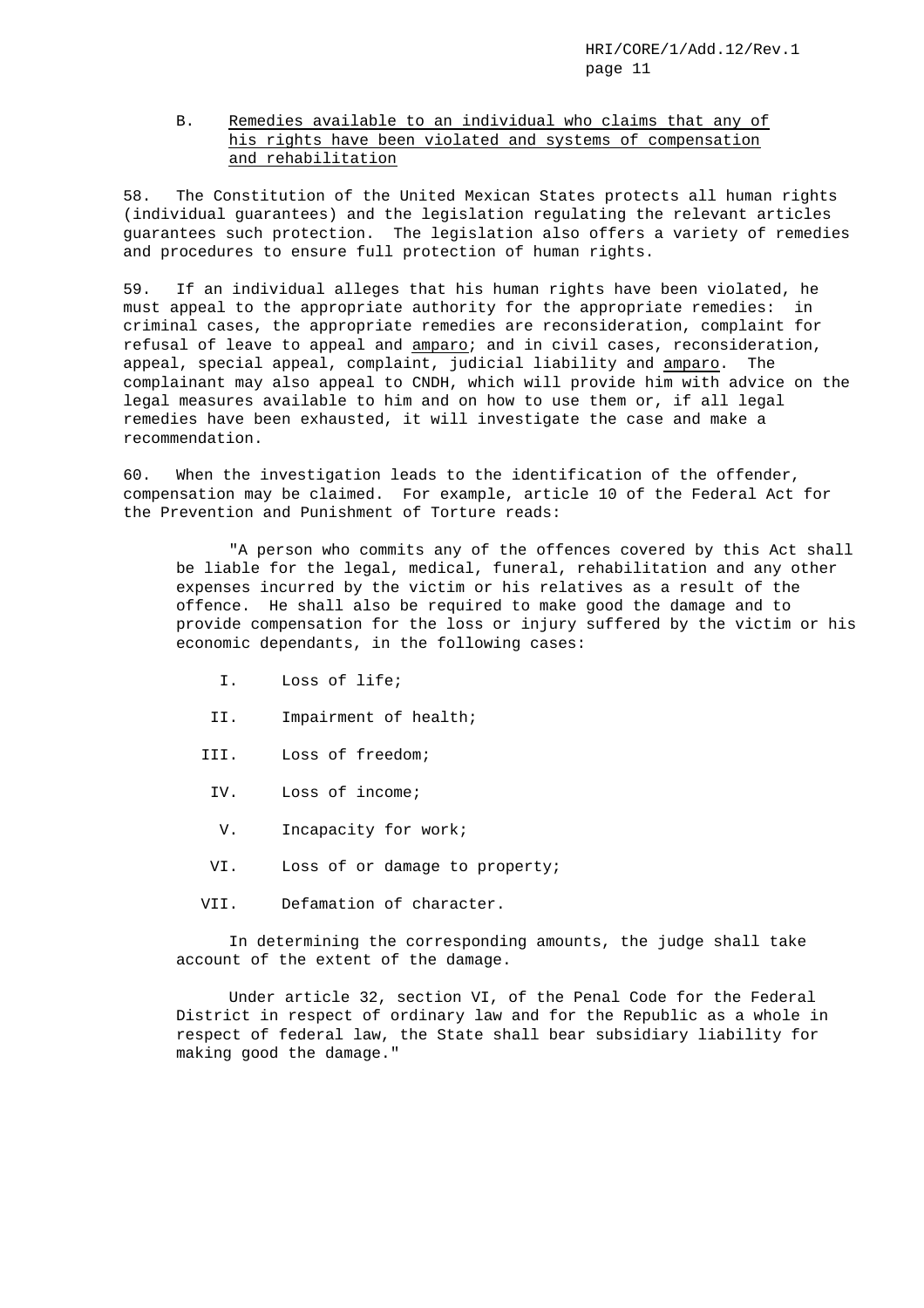## C. Protection of the rights referred to in the various human rights instruments

61. Human rights are protected by articles 1 to 29 of the Constitution, from which derogation is possible in the event of invasion or serious disturbance of public order or for any other reason that places society in grave danger or at risk of conflict. Only the President of the United Mexican States may, with the agreement of the Ministers of State, the Administrative Departments and the Office of the Attorney-General of the Republic and with the approval of Congress or, if Congress is not in session, that of the Standing Committee, suspend, either throughout the country or in a particular place, the guarantees that are an obstacle to the prompt and smooth handling of the situation, but he may do so only for a limited time and by means of general measures so that the suspension does not affect a particular individual.

## D. Way in which human rights instruments are made part of the national legal system

62. Article 133 of the Constitution states that all treaties which are in keeping with the Constitution and which have been or may be concluded by the President of the Republic with the approval of the Senate are the supreme law of the Union.

E. Can the provisions of the human rights instruments be invoked before, or directly enforced by, the courts or administrative authorities, or must they be transformed into internal laws or administrative regulations in order to be enforced by the authorities concerned?

63. In line with the answer given in the preceding paragraph, human rights instruments become part of internal law as soon as they have been ratified by the Senate. The courts of each State will rule on the basis of the Constitution, laws and treaties, notwithstanding any provisions to the contrary that may exist in State Constitutions or laws.

# F. Institutions or national machinery with responsibility for overseeing the implementation of human rights

64. The National Human Rights Commission (CNDH), which was set up in June 1990, is the institution responsible for overseeing the implementation of human rights throughout the country.

#### IV. INFORMATION AND PUBLICITY

65. CNDH gives information on matters relating to the nature, promotion and protection of human rights through the mass media, as well as through the organization of training courses, series of films, art exhibitions, radio and television programmes featuring members both of the CNDH and of its Board, who have also given lectures and participated in round-tables and other events on the subject, and the production of training videos. CNDH has published documents, some in indigenous languages, to promote respect for human rights as part of its programmes relating to: complaints, indigenous affairs, the prison system and the protection of children and migrant workers.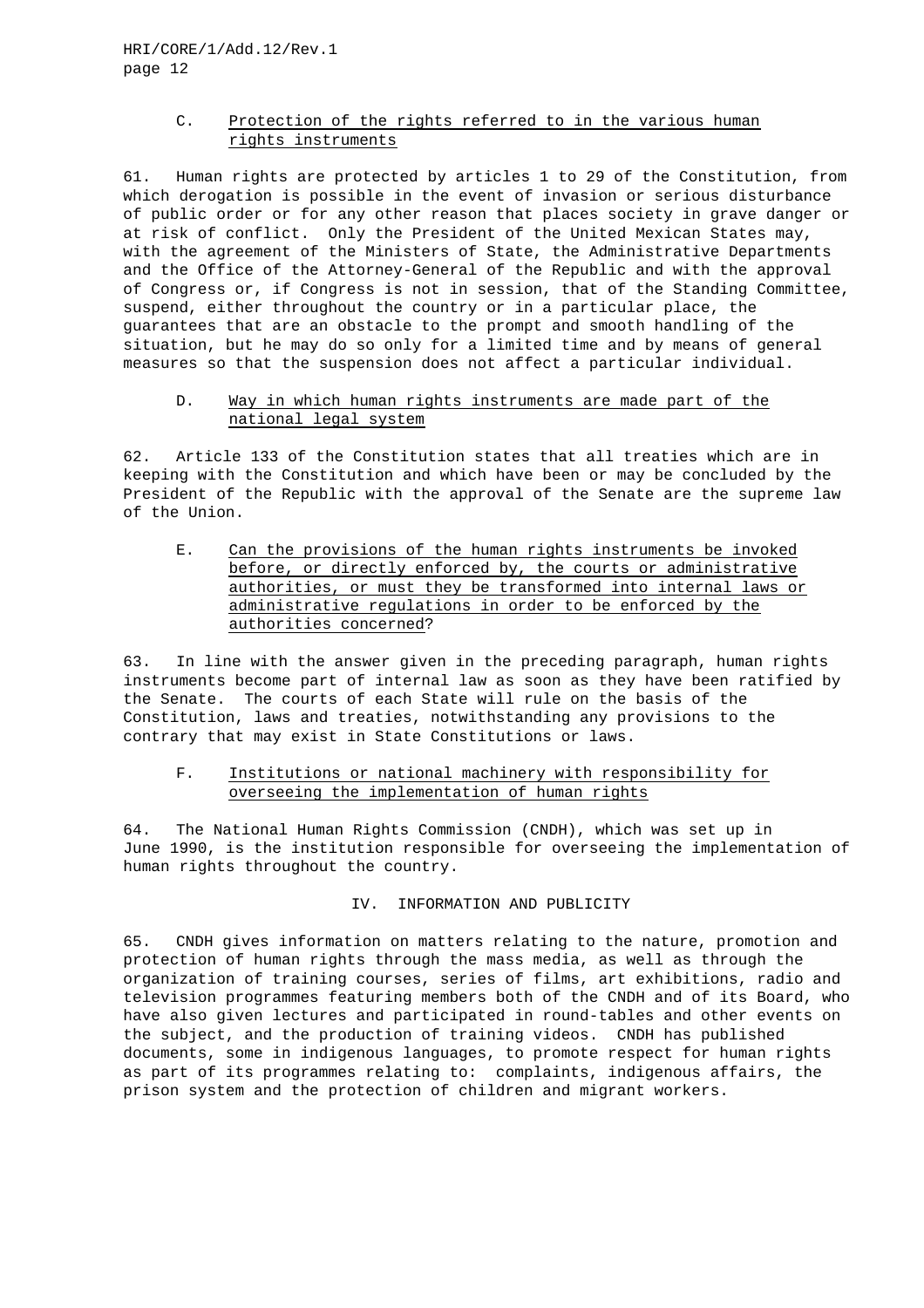66. During the four years that the National Human Rights Commission has been in existence, a total of 566 press releases have been issued, 123 supplements on human rights have been published in the newspaper El Nacional, 33 briefings have been given to local reporters, 85 meetings have been held between officials of the National Commission and representatives of the national and international mass media, and a campaign has been conducted in which 90,000 posters and 30,000 brochures have been distributed directly on the subjects "What is CNDH?", "How do you lodge a complaint with CNDH?" and "In CNDH, we are competent".

67. During this period there has been a total of 5,042 hours of radio broadcasting comprising programmes and information messages, and during the same period there has been a total of 386 hours of television broadcasting on documentaries and institutional messages prepared by the National Commission, without mentioning direct references and interviews included in radio and television news programmes.

68. Moreover, in these four years of work of the National Human Rights Commission, 1,293 training courses involving 122,878 participants and lasting for a total of 4,303.5 hours have been given.

69. These training activities were aimed at:

(a) Indigenous groups, including the following: Raramuris, Tepehuans, Coras, Huicholes, Nahuas, Zapotecs, Mixes, Mixtecs, Tlapanecs, Triquis, Purépechas, Otomis, Tzotziles, Tzeltales, Choles and Tojolabales;

(b) The educational sector, covering groups of teachers and students at the primary, secondary, basic middle, technical and higher levels;

(c) Public servants responsible for enforcing and dispensing justice, including groups of officials from the Public Prosecutor's Office, high court judges and civil judges;

(d) Security bodies, including in particular the judicial, preventive and municipal police; prison and armed forces personnel;

(e) The health sector, where particular emphasis should be placed on the activities geared to personnel of the Health Administration (SS), the Mexican Social Security Institute (IMSS), the Security and Social Services Institute for State Employees (ISSSTE), the National Scheme for Comprehensive Family Development (DIF), the National AIDS Prevention and Control Board (CONASIDA) and other institutions;

(f) Other public servants, inter alia, municipal presidents, staff of institutions such as the Federal Electricity Commission (CFE), the Federal District Department (DDF), the office of the Secretary of Trade and Industrial Development (SECOFI), the National Solidarity Institute (INASOL), and the General Directorate for Prevention and Social Rehabilitation of the Ministry of the Interior;

(g) Society in general, including groups of women, children, young people, elderly persons and disabled persons.